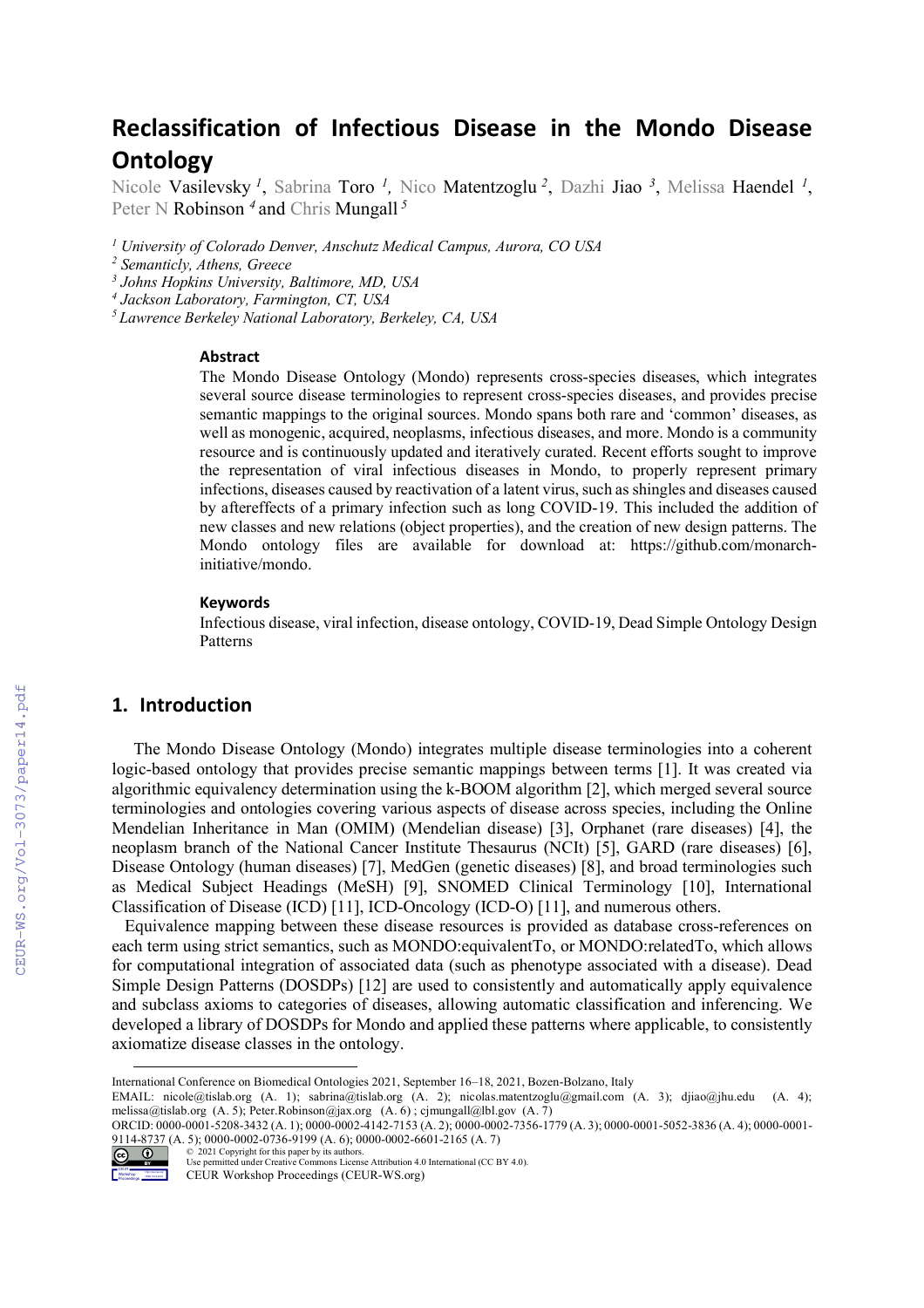Mondo currently contains over 20,000 disease terms classified based on anatomical structure affected, genetic etiology (e.g. MONDO:0003847 'Mendelian disease'), origin (e.g. MONDO:0005550 'infectious disease'), etc., under the MONDO:0000001 'disease or disorder' top-level class. The hierarchical classification allows for multi-inheritance, whereby terms can be classified under more than one parent. For example, the term 'respiratory tract infectious disease' (MONDO:0024355) is the child of both 'respiratory system disease' (MONDO:0005087, disease by anatomical system), and 'infectious disease' (MONDO:0005550).

Mondo is an OBO Foundry community-based ontology available in owl, obo, and JSON formats on GitHub (https://github.com/monarch-initiative/mondo), with new versions released monthly. The ontology is entirely manually curated by our expert curation and semantic development team (https://mondo.monarchinitiative.org/pages/contributors/) based on community feedback and iterative review by our primary development team.

 The COVID-19 pandemic prompted the addition of new COVID-19 classes to Mondo, including a COVID-19 disease class and associated diseases. The addition of these new terms revealed the need for reclassification and organization of the 'viral infectious disease' hierarchy in Mondo, to more accurately represent the subtypes of viral infections. Here, we report the ongoing work to reorganize the 'viral infectious disease' branch of Mondo. We created a new classification of the infectious disease branch of Mondo, including the separation of the "infectious" and "post-infectious" into separate concepts. We created new terms to represent the concepts of 'primary' infectious disease versus disease arising from reactivation of a latent virus, and leverage the creation of new design patterns to classify subclass terms. Finally, we added COVID-19 specific terms following the newly created classification and design pattern.

#### **2. Infectious Disease in Mondo**

#### **2.1 Revised Superclasses of 'viral infectious disease'**

Infectious diseases in Mondo are classified by the infectious agent such as **bacterial infectious disease** (MONDO:0005113), **viral infectious disease** (MONDO:0005108), **fungal infectious disease** (MONDO:0002041), and **parasitic infectious disease** (MONDO:0005135), by the anatomical structure infected (e.g **ear infection** (MONDO:0021666), **eye infectious disease** (MONDO:0043885 )), by the mode of transmission (eg. **vector-borne diseases** (MONDO:0100120)), and **coinfection** (MONDO:0100128).

 Some infections, such as infections by COVID-19, induce not only an immediate infectious disease but also diseases caused by after-effects or chronic complications resulting from the primary infection. We separated these two different concepts into two classes: '**infectious disease**' (MONDO:0005550) and '**post-infectious disorder**' (MONDO:0021669), respectively. A new higher-level classification was introduced to serve as a grouping class, **'infectious disease or post-infectious disorder'**  (MONDO:0100336), under the top-level term 'disease or disorder' (MONDO:0000001) [Figure 1].

 We focused on the 'viral infectious disease' branch of the ontology, and added the new grouping class, '**viral disease or post-viral disorder'** (MONDO:0100321) under 'infectious disease and postinfectious diseases' (MONDO:0100336). Children of this class include the existing terms **'viral infectious disease'** (MONDO:0005108), and **'post-viral disorder'** (MONDO:0021674), which groups terms such as 'long COVID-19' (MONDO:0100233) [Figure 1].

#### **2.2 Primary Infection versus Reactivation of Latent Virus**

Some viruses, such as herpesvirus and varicella zoster, are known to be able to enter a latent phase after the original infection. The virus, which DNA had been incorporated into the host cell's genome, is dormant during this latent phase but can reactivate later after the original infection leading to a new disease [13]. For example, varicella zoster infection can cause chickenpox after the original infection, and shingles after reactivation of the latent virus.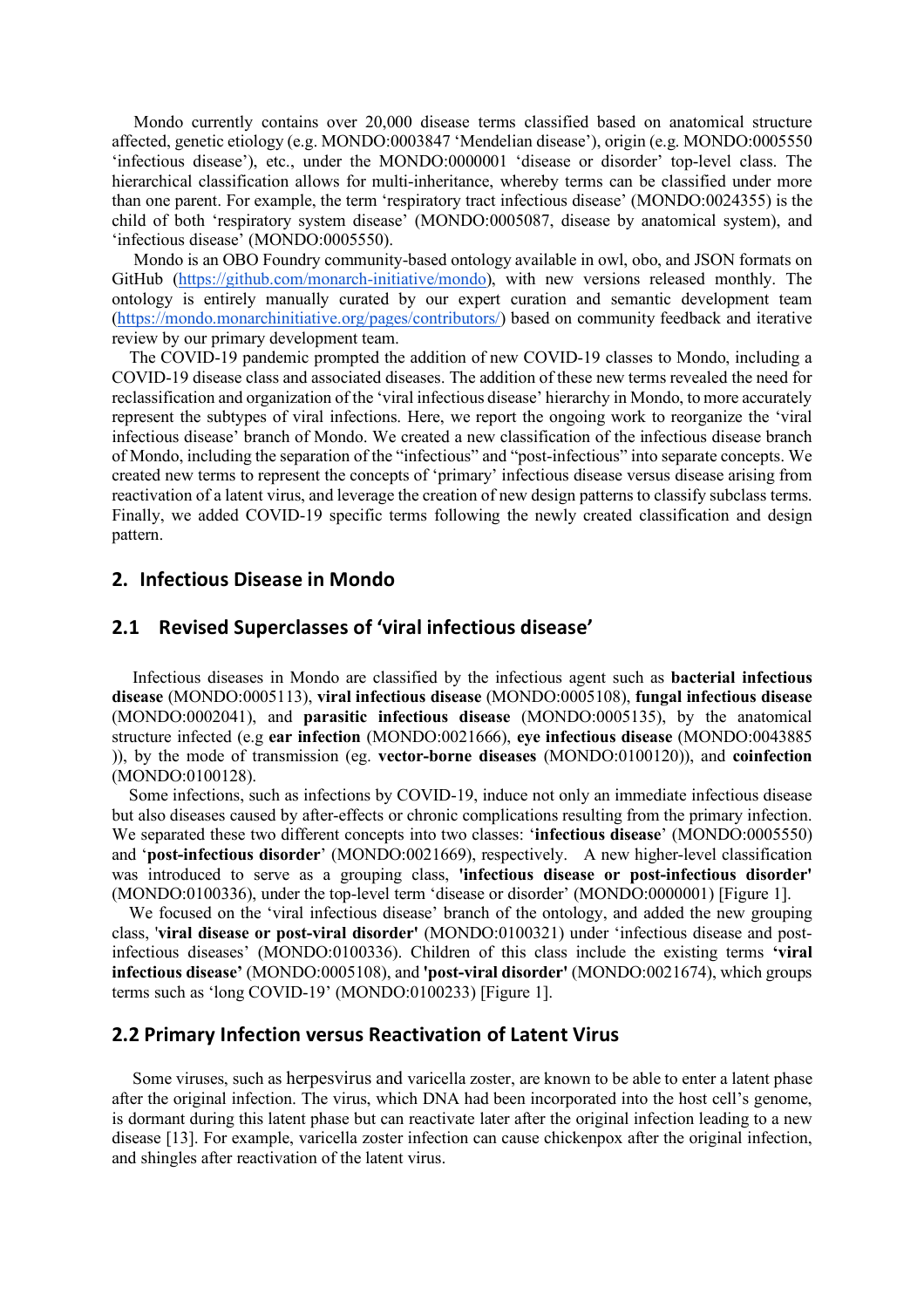These concepts were represented in the ontology: **'viral infectious disease'** (MONDO:0005108) was subclassified into **'primary viral infectious disease'** (MONDO:0100329), referring to the original infection, and **'disease arising from reactivation of latent virus'** (MONDO:0100330), which refers to disease that arises from reactivation of a virus from a latent phase to a lytic phase [14].

To leverage the power of consistent automatic classification and inferencing offered by DOSDPs, we created new design patterns using the newly created relations '**disease has primary infectious agent'**(MONDO:0100332) or '**disease caused by reactivation of latent infectious agent**' (MONDO:0100333) that use the taxon of the infectious agent from the NCBI Taxonomy in the equivalence axiom to refer to 'primary' or 'arising from reactivation of latent virus'' infectious diseases, respectively. For example, herpes zoster (synonym: shingles) (MONDO:0005609) has the equivalence axiom:

'infectious disease'

and ('disease caused by reactivation of latent infectious agent' some 'Human alphaherpesvirus 3')



**Figure 1: Representation of infectious disease and viral diseases classification in the Mondo Disease Ontology.** A new 'infectious disease or post-infectious disorder' (MONDO:0100336) was created as a grouping class of 'infectious disease' (MONDO:0005550) and 'post-infectious disorder' (MONDO:0021669). A child of this new class was created specifically for viral disorder: 'viral disease or post-viral disorder (MONDO:0100321), which subsumes both 'viral infectious disease' (MONDO: 0005108) and 'post-viral disorder' (MONDO:0021674). The terms 'primary viral infectious disease' (MONDO:0100329) and 'disease arising from reactivation of latent virus' (MONDO:0100330) were created as subclasses of 'viral infectious disease'. Yellow filled boxes - newly added terms, blue filled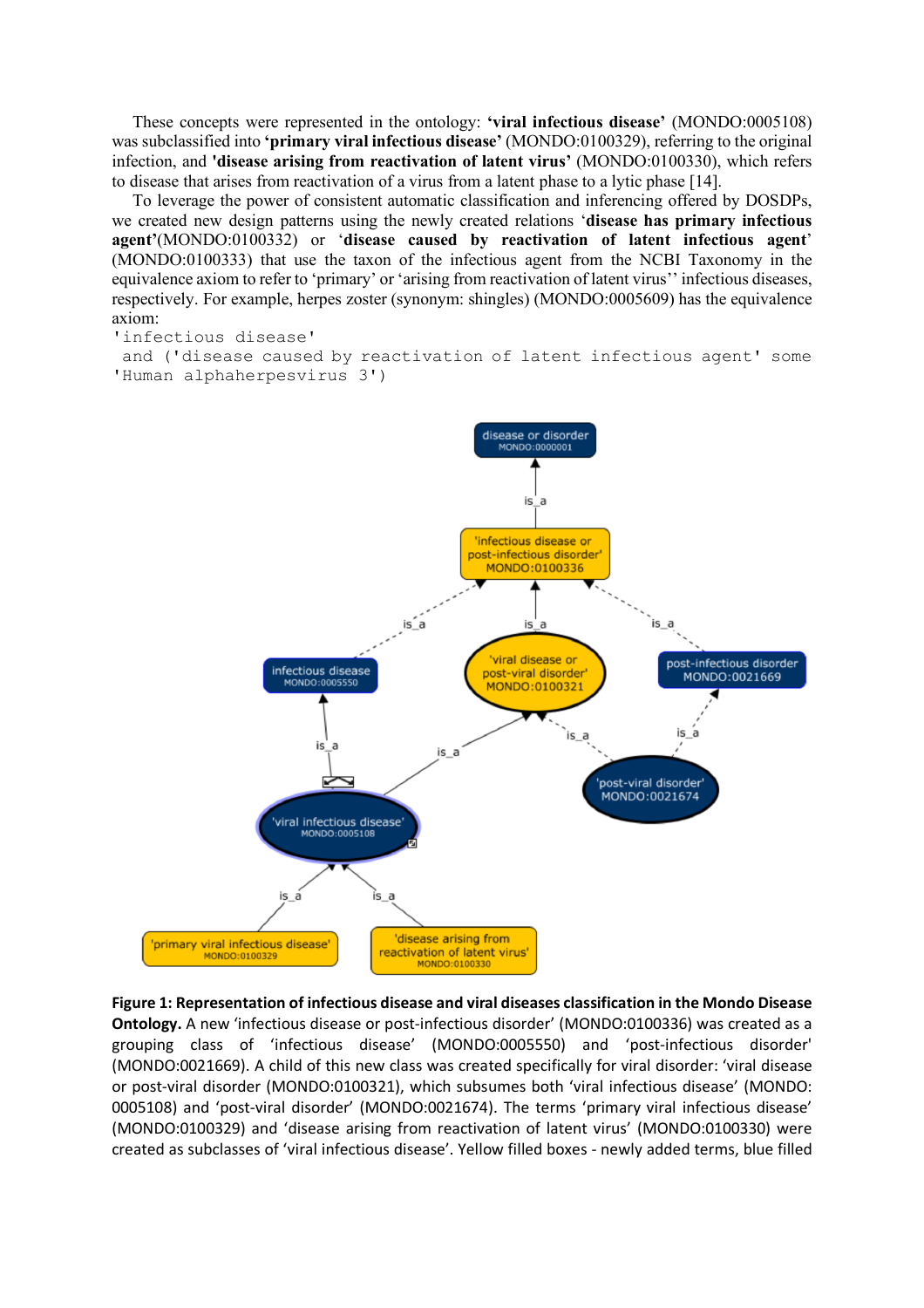boxes - pre-existing terms, solid lines - asserted superclass Of relationship, dotted lines - inferred classes. Oval-shaped boxes indicate terms that overlap in Figure 1 and Figure 2.

### **2.3 Representation of COVID-19 in Mondo**

After infection with SARS-CoV-2, patients presented not only symptoms of COVID-19 but also associated long term and/or chronic COVID-19 associated disorders, including the newly described disease 'long COVID-19'. To properly represent these new infectious diseases, terms referring to virus infection or its associated long term diseases in which the virus is SARS-CoV-2 were created: **'COVID-19'** (MONDO:0100096), which is an inferred descendent of 'primary viral infectious disease' (MONDO:0100319), and **'post-COVID-19 disorder'** (MONDO:0100320), an inferred child of 'postviral disorder' (MONDO:0021674). These 2 terms share the asserted common parent: '**SARS-CoV-2 related disease'** (MONDO:0100318), which is a child of **'viral disease or post-viral disorder'** (MONDO:0100321). The terms**'long COVID-19'** (MONDO:0100233), '**COVID-19-associated MIS-A'** (MONDO:0100319), and '**COVID-19-associated MIS-C'** (MONDO:0100163) were created as children of '**post-COVID-19 disorder** (MONDO:0100320), representing the diseases reported in adults and children post-COVID-19 infection [15-20] [Figure 2].

As described in the previous section, infectious disease terms conform to a design pattern that specifies that the disease is an 'infectious disease' and 'has a primary infectious agent' that is an organism from the NCBI Taxonomy. In this case of these COVID-19 terms, the equivalence axiom for COVID-19 is:

'infectious disease' and ('disease has primary infectious agent' some 'Severe acute respiratory syndrome coronavirus 2')



**Figure 2: Representation of 'SARS-CoV-2-related disease' classification in Mondo Disease Ontology.** 'SARS-CoV-2-related disease' (MONDO:0100318), child of 'viral disease of post-viral disorder' (MONDO:0100321), is a grouping class for 'COVID-19' (MONDO:0100096), inferred 'primary viral infectious disease' (MONDO: 0100329), and 'post-COVID-19 disorder' (MONDO:0100320), inferred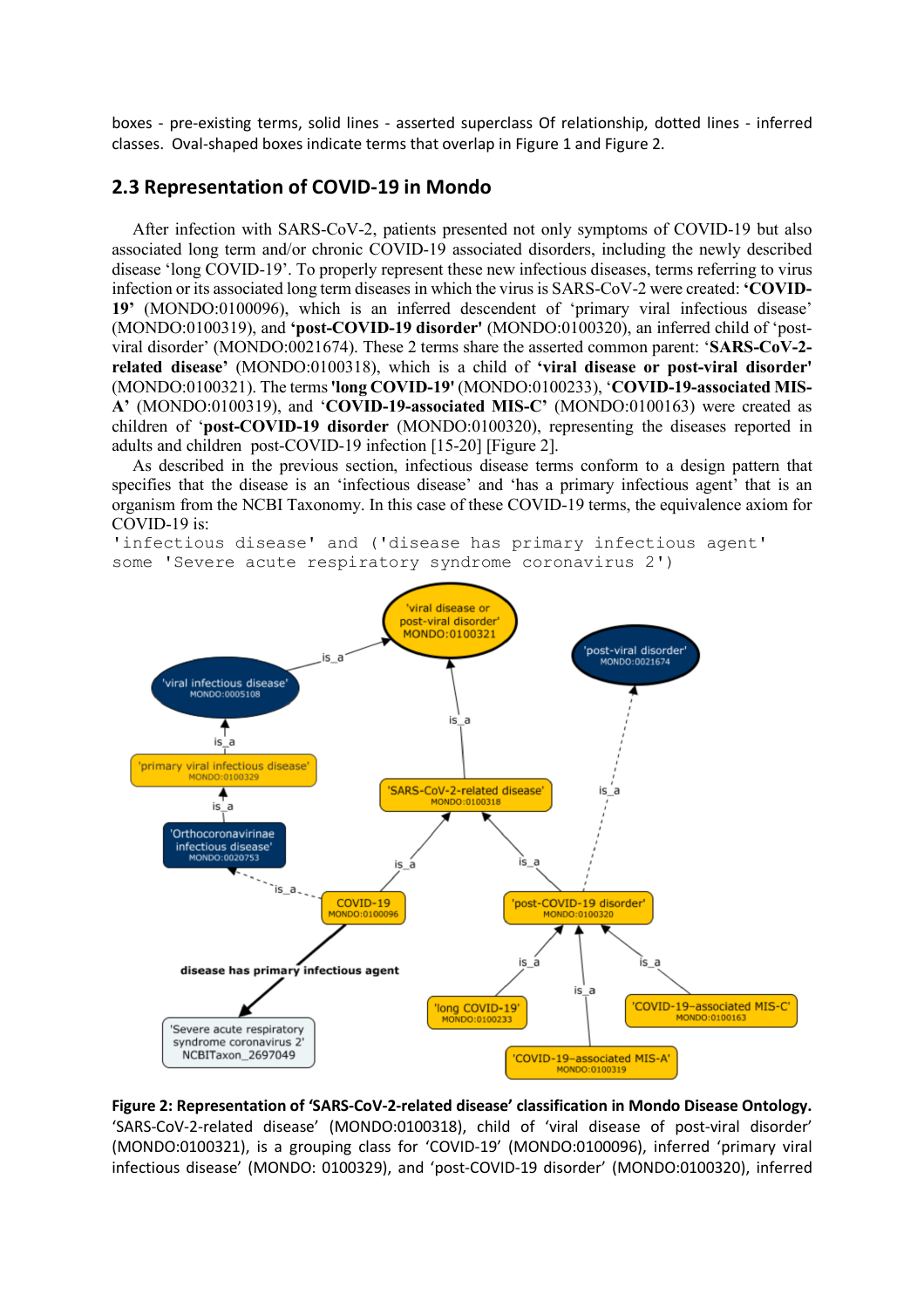'post-viral disorder' (MONDO:0021674). 'COVID-19' is defined by an equivalence axiom relating this term to the NCBITaxon 'Severe acute respiratory syndrome coronavirus 2' via the 'disease has primary infectious agent' relation. 'post-COVID-19 disorder' encompasses several subclasses: 'long COVID-19' (MONDO:0100233), 'COVID-19-associated MIS-A' (MONDO:0100319), and 'COVID-19-associated MIS-C' (MONDO:0100163). Yellow filled boxes - newly added terms, blue filled boxes - pre-existing terms, solid lines - asserted superclass Of relationship, dotted lines - inferred classes, bold line and text - object property relationship ('disease has primary infectious agent').

# **3. Conclusion**

Here we reported the enhanced representation of viral infectious diseases in Mondo. We updated the ontology to include the concepts of immediate versus the long-term effect of an infection and primary viral infection versus disease arising from reactivation of latent virus. We created new patterns and introduced new relationships to support these patterns allowing the automatic classification of infectious diseases into these new classes. This work is ongoing and focused exclusively on improving the classification of viral infectious diseases. These improvements will serve as a template to further remodel the infectious disease branch in Mondo, and future efforts will review the bacterial, parasitic and fungal infectious disease terms. This model of infectious disease may be useful as a template for other ontologies that capture this type of disease information. Mondo is an open-source ontology and community input is always welcome. Please submit your feedback or requests for changes in our GitHub issue tracker (https://github.com/monarch-initiative/mondo/issues).

## **4. Acknowledgments**

This work is funded by NIH/NHGRI grant #1RM1HG010860-01.

#### **5. References**

- [1] Vasilevsky N, Essaid S, Matentzoglu N, Harris NL, Haendel M, Robinson P, Mungall CJ. Mondo Disease Ontology: harmonizing disease concepts across the world. ICBO Proceedings 2020. http://ceur-ws.org/Vol-2807/abstractY.pdf
- [2] Mungall CJ, Koehler S, Robinson P, Holmes I, Haendel M. k-BOOM: A Bayesian approach to ontology structure inference, with applications in disease ontology construction. bioRxiv. 2019. p. 048843. doi:10.1101/048843
- [3] https://omim.org/
- [4] https://www.orpha.net/consor/cgi-bin/index.php?lng=EN
- [5] https://ncithesaurus.nci.nih.gov/ncitbrowser/
- [6] https://rarediseases.info.nih.gov/
- [7] Bello SM, Shimoyama M, Mitraka E, Laulederkind SJF, Smith CL, Eppig JT, Schriml LM. Disease Ontology: improving and unifying disease annotations across species. Dis Model Mech. 2018 Mar 12;11(3):dmm032839. doi: 10.1242/dmm.032839. PMID: 29590633; PMCID: PMC5897730.
- [8] http://www.medgenehr.com/
- [9] https://meshb.nlm.nih.gov/search
- [10] https://www.snomed.org/
- [11] https://apps.who.int/iris/handle/10665/42980
- [12] Osumi-Sutherland, D., Courtot, M., Balhoff, J. et al. Dead simple OWL design patterns. J Biomed Semant 8, 18 (2017). https://doi.org/10.1186/s13326-017-0126-0
- [13] Traylen, Christopher M et al. "Virus reactivation: a panoramic view in human infections." Future virology vol. 6,4 (2011): 451-463. doi:10.2217/fvl.11.21
- [14] Traylen CM, Patel HR, Fondaw W, Mahatme S, Williams JF, Walker LR, Dyson OF, Arce S, Akula SM. Virus reactivation: a panoramic view in human infections. Future Virol. 2011 Apr;6(4):451-463. doi: 10.2217/fvl.11.21. PMID: 21799704; PMCID: PMC3142679.